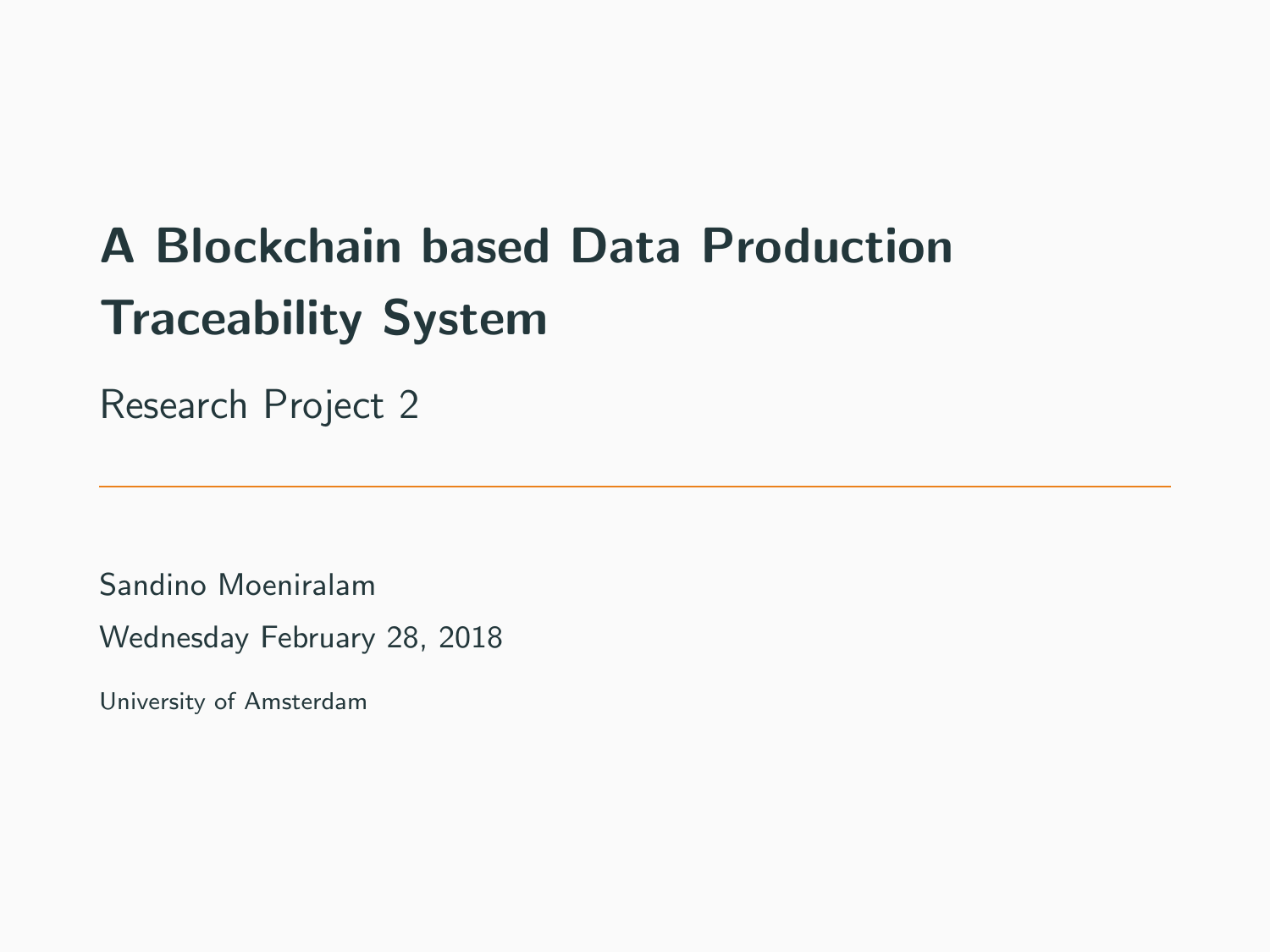- Need for data lineage
- Copernicus EO Sentinel-2 mission
- Blockchain based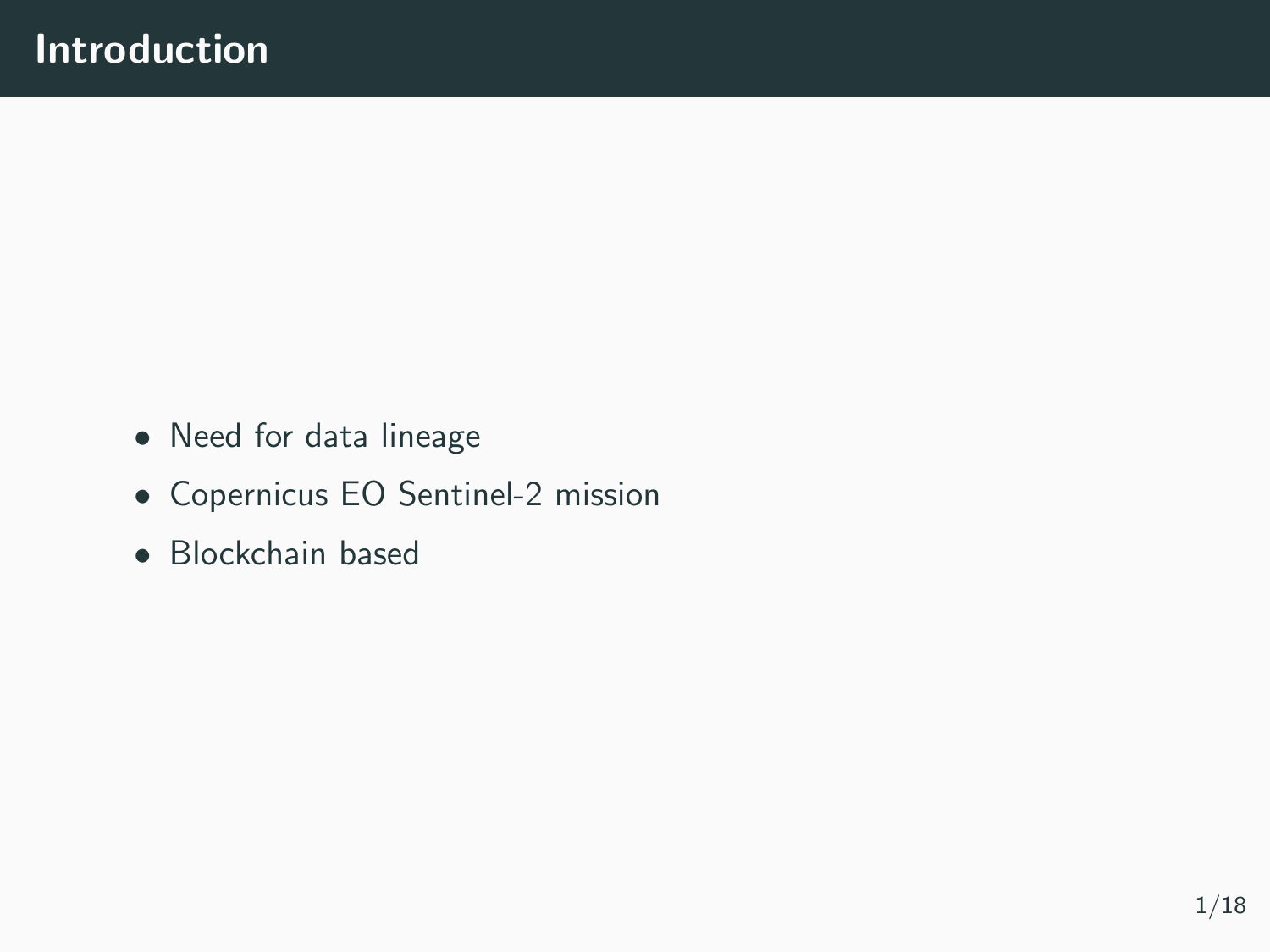- Reproducibility crisis
- Ideal situation
- Copernicus EO missions largest in history
- Version Control System insufficient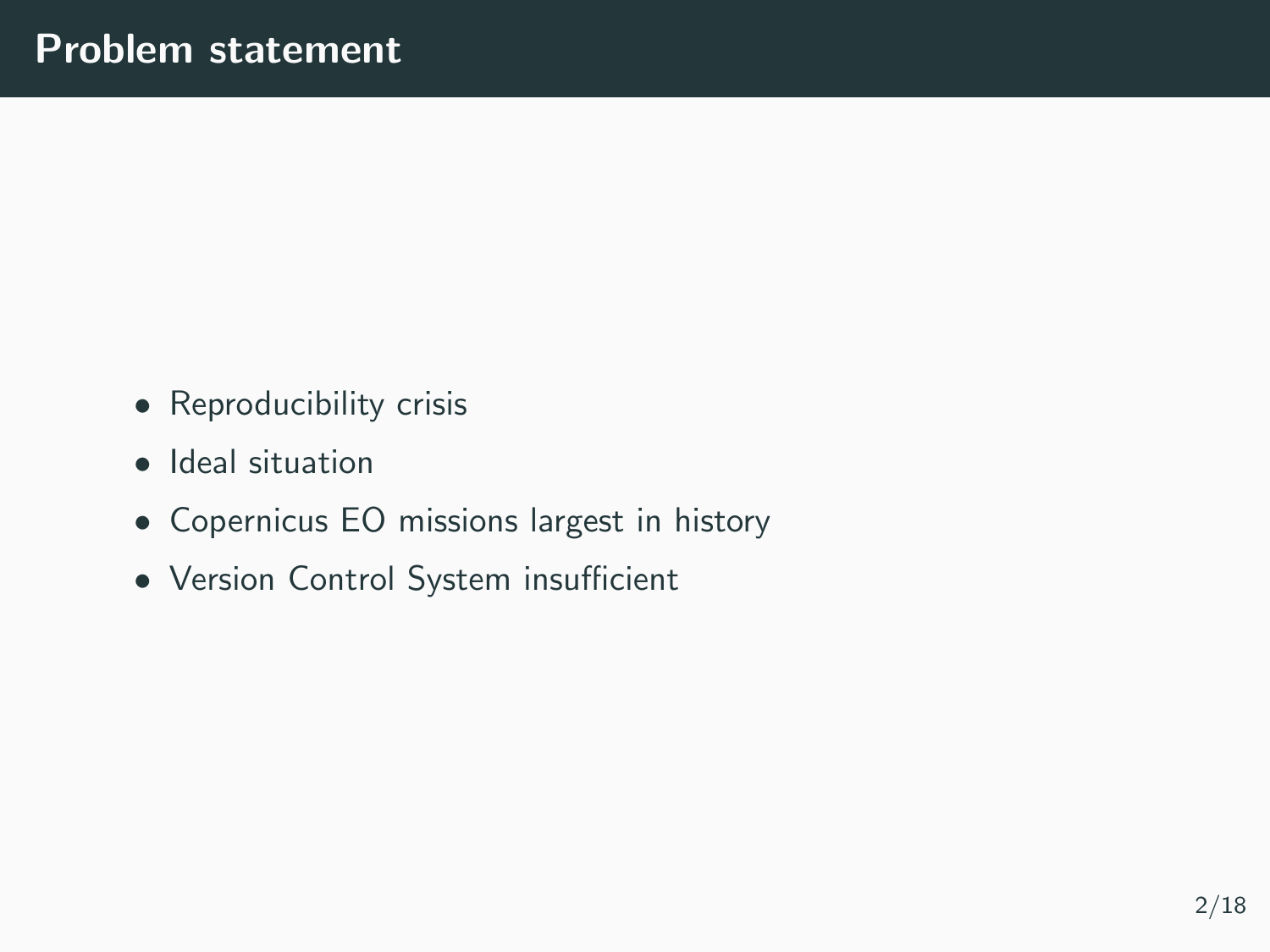## **IS THERE A REPRODUCIBILITY CRISIS?**



Figure 1: 1,500 scientists lift the lid on reproducibility Source: https://www.nature.com/news/1-500-scientists-lift-the-lid-on-reproducibility-1.19970 3/18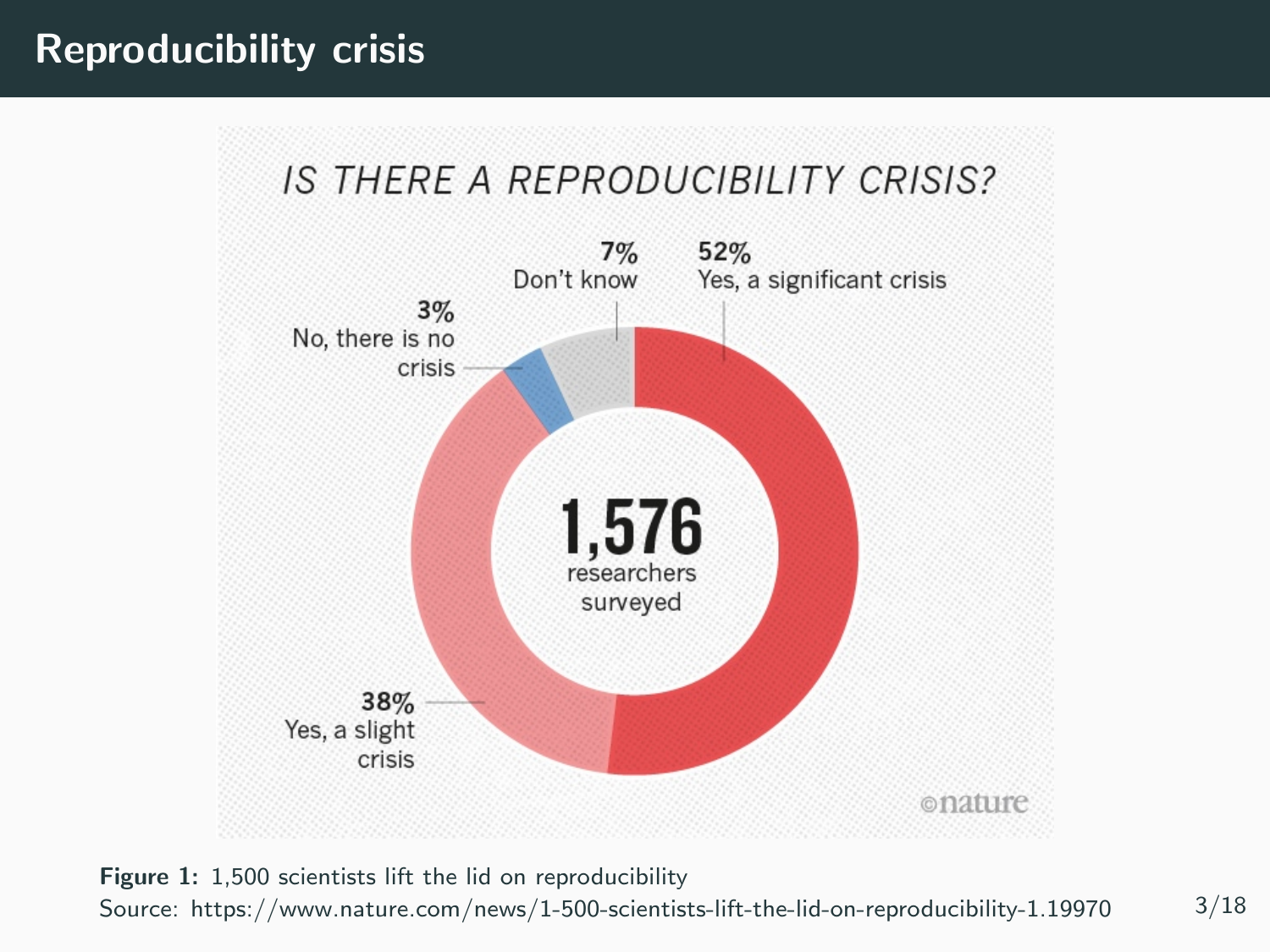#### **Technologies**

- 1. BigchainDB
- 2. Ethereum

#### Implementations

- 1. Provenance
- 2. Quality Assurance for Essential Climate Variables (QA4ECV)
- 3. VCS-Blockchain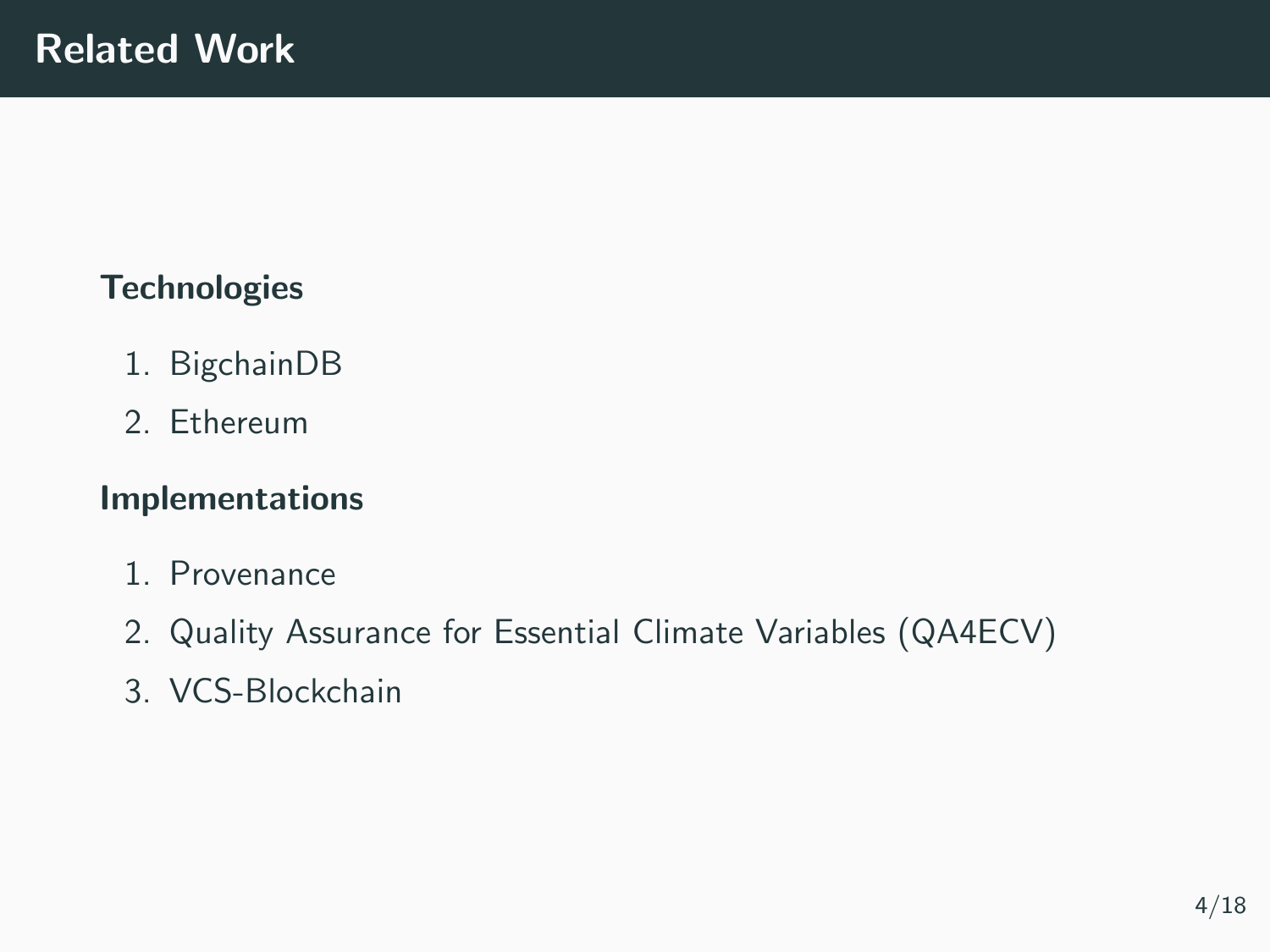## What requirements should a Blockchain based production traceability system for satellite data adhere to?

- What does the data production process of Sentinel-2 Copernicus's Earth Observation data look like?
- What types of data are to be distinguished?
- How does one capture all the steps of the data production process?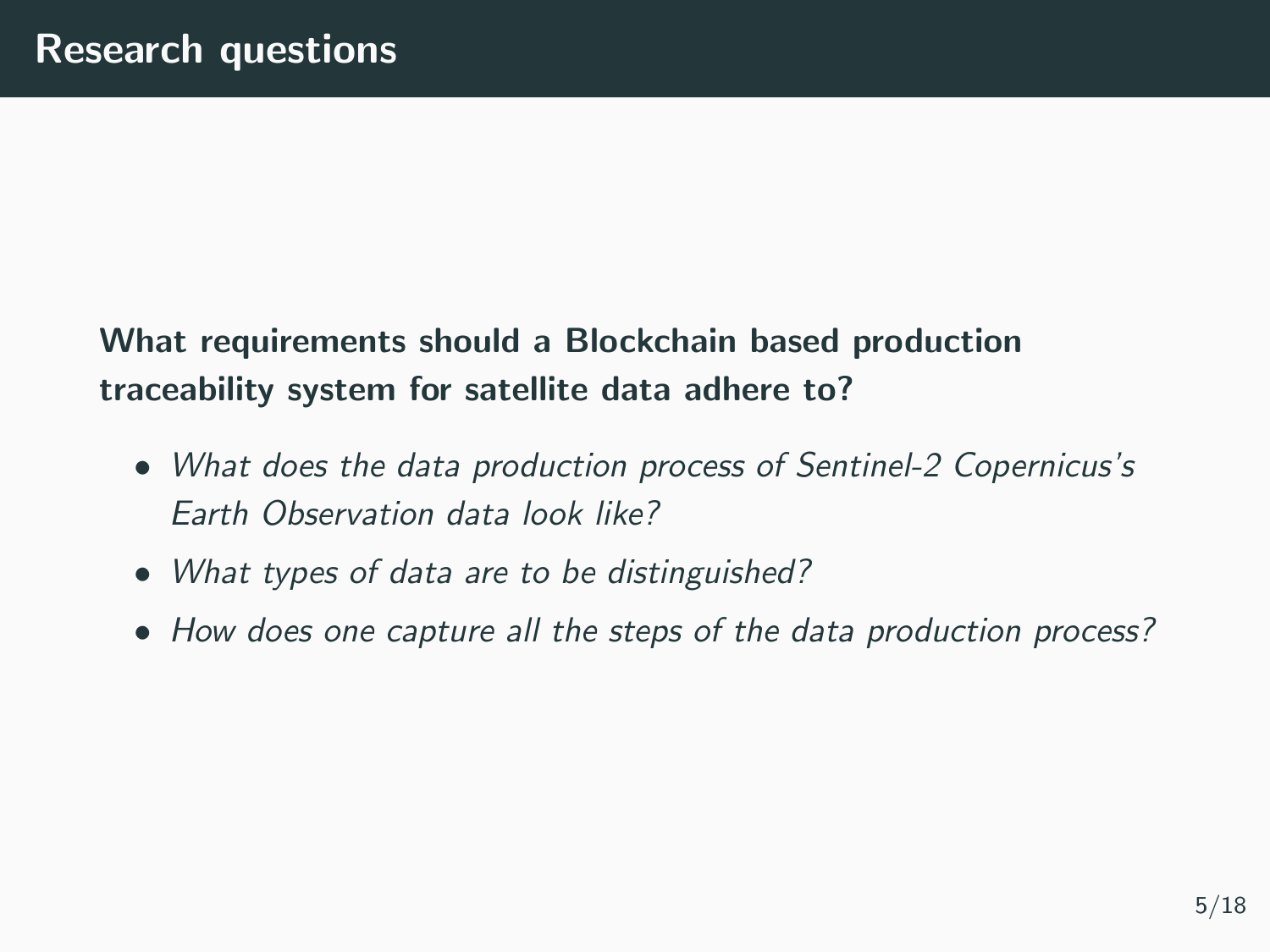- Difference data lineage data provenance
- Several layers of abstraction
- Different views
- Open source provenance capture applications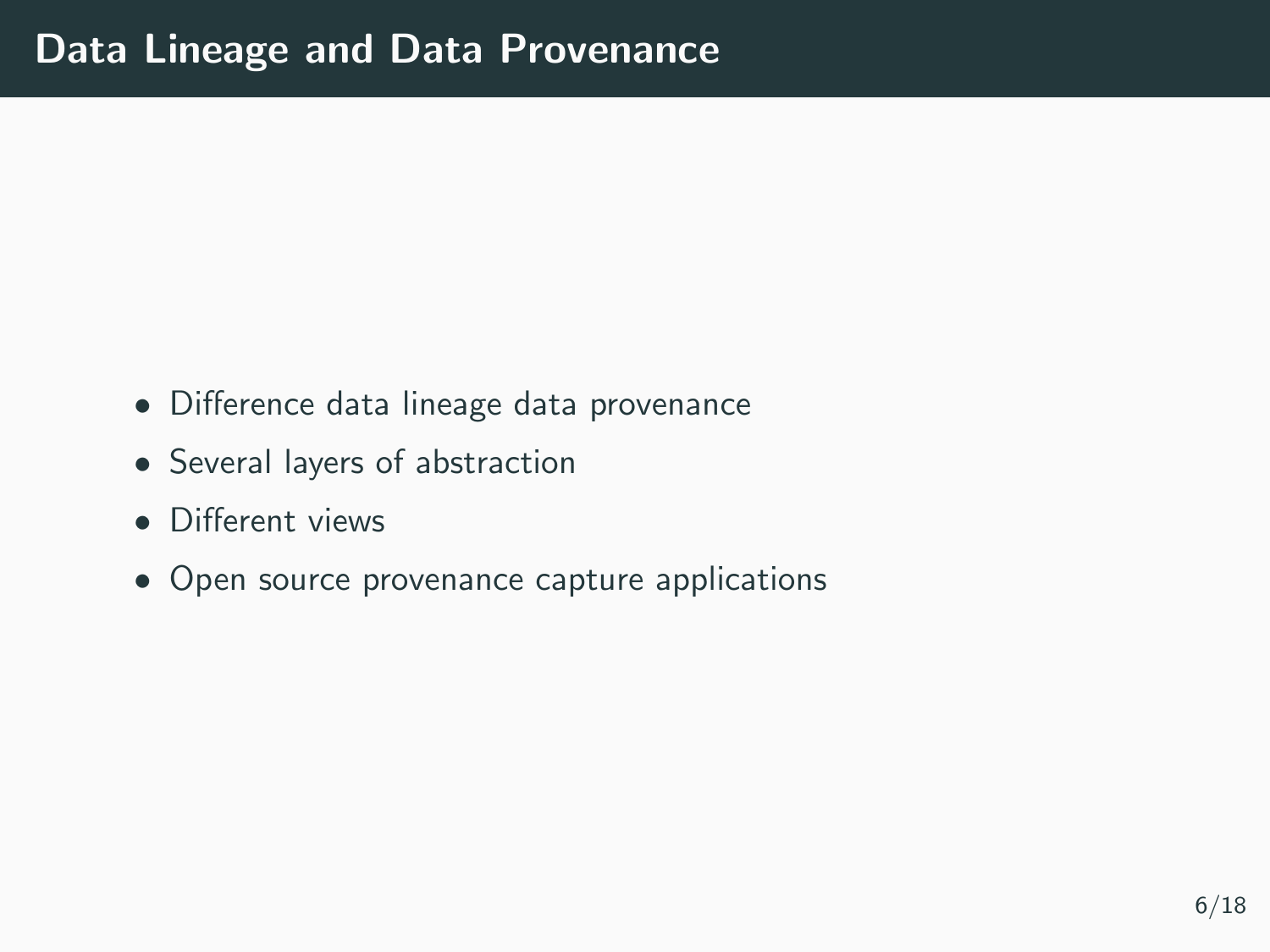- World's largest single earth observation program
- Sentinel 1-7 planned
- 30 satellites in total
- Different companies involved including Airbus, EUMETSAT, SpaceX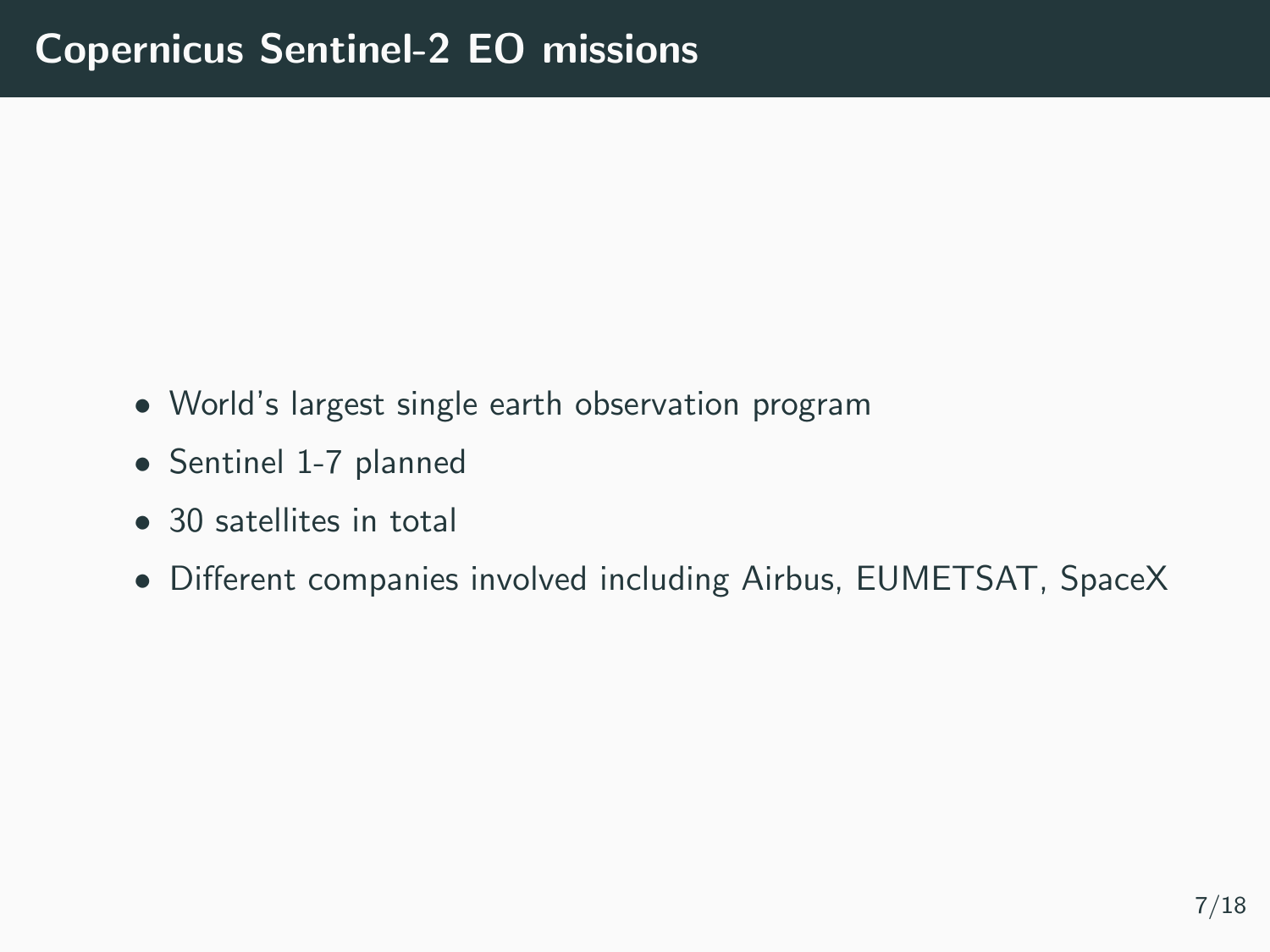- The datasets themselves
- The production environment
	- Entire OS with applications
	- Python virtual environment
- The production process
	- Human view: comments, explanation
	- Machine view: automatic scripts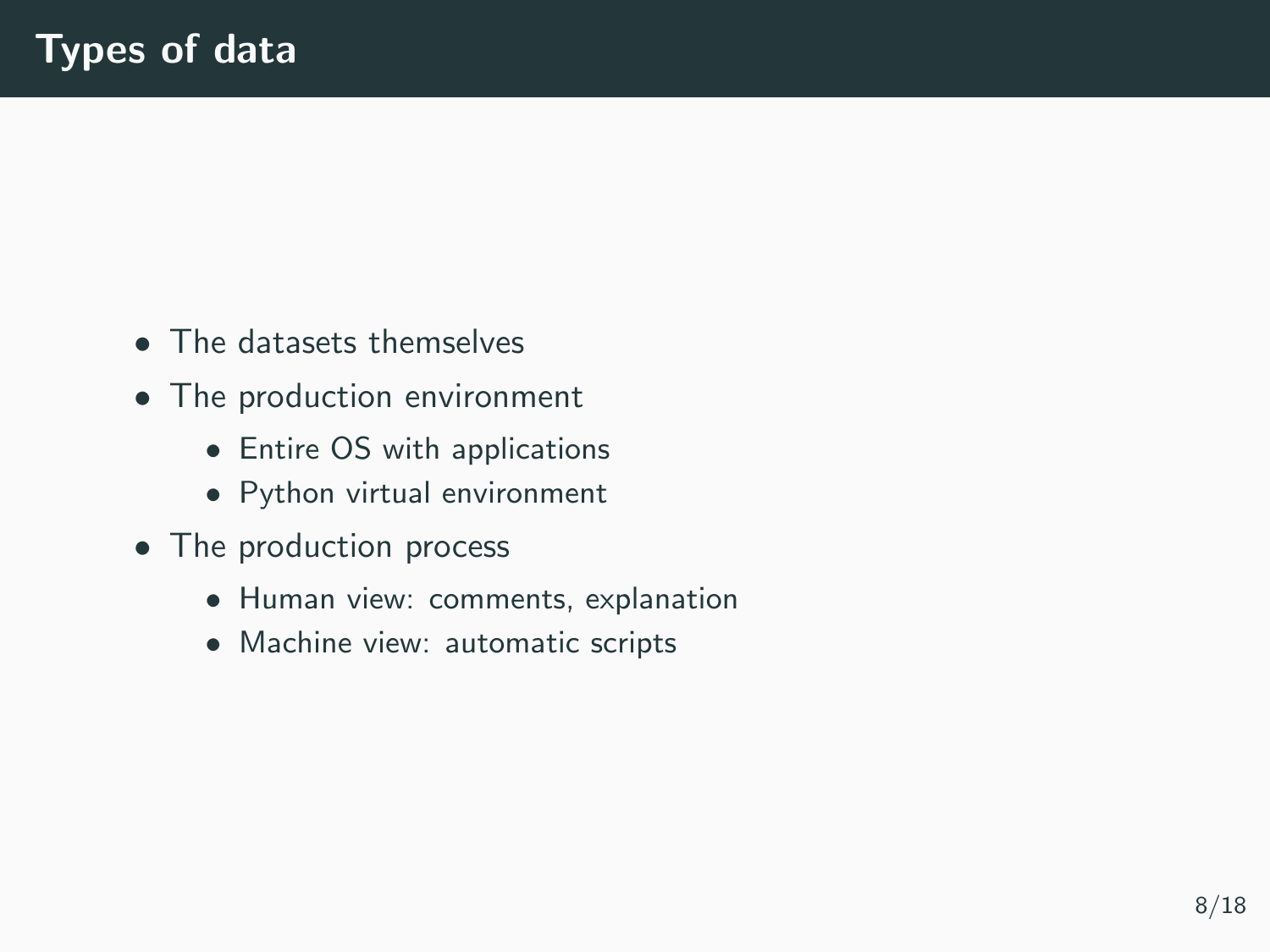- No strict definitions
- Level 0, 1A, 1B, 1C, 2A, 2B, 3A, 3B and 4
- Published from level 1C onwards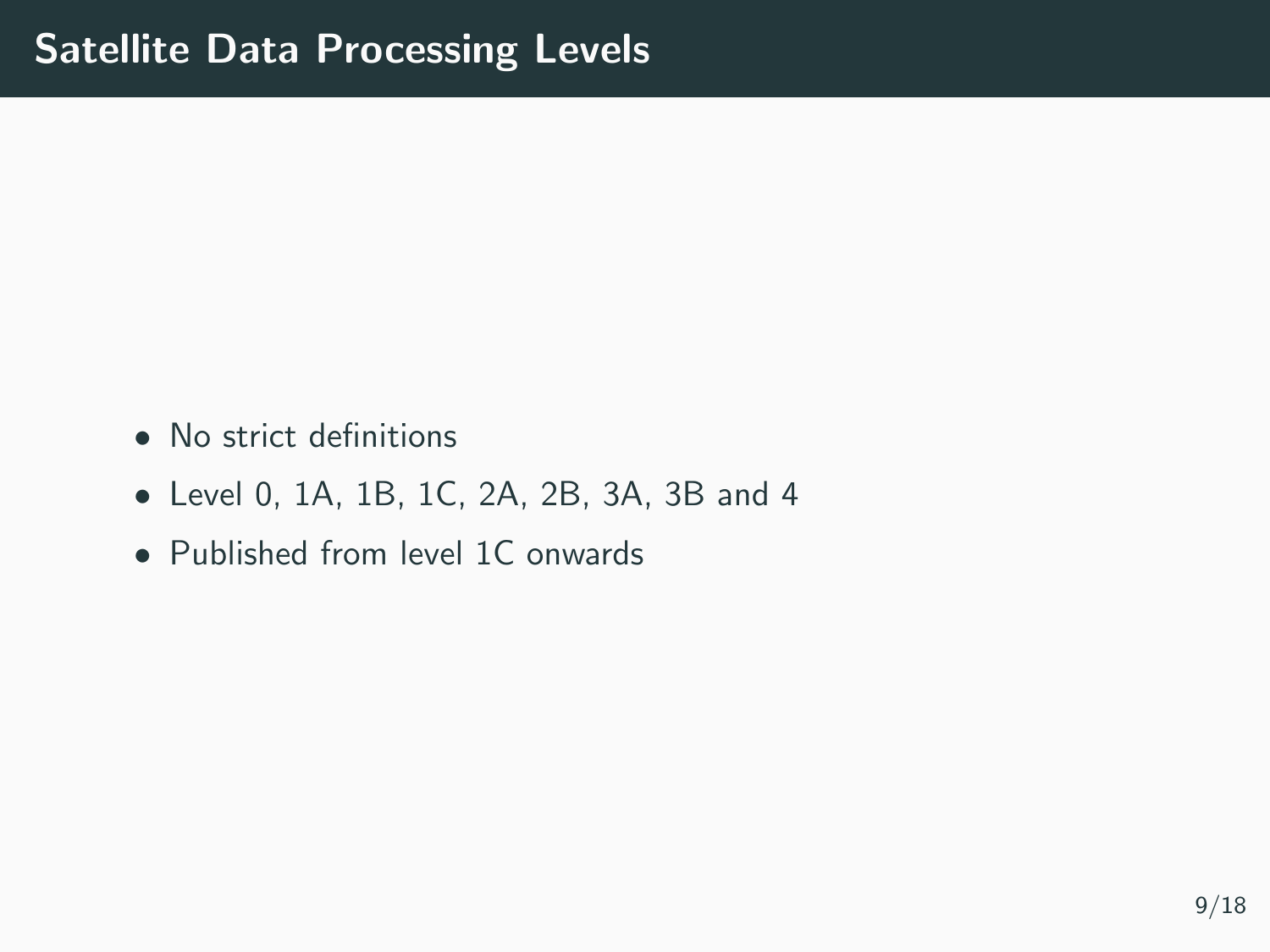## **Blockchain**

#### Advantages

- Immutable
- Distributed
- Secure
- Open

#### Disadvantages

- Scalability issues
- Computationally expensive



Figure 2: Distributed ledger Source: https://elearningindustry.com/bitcoinblockchain-impacting-elearning-industry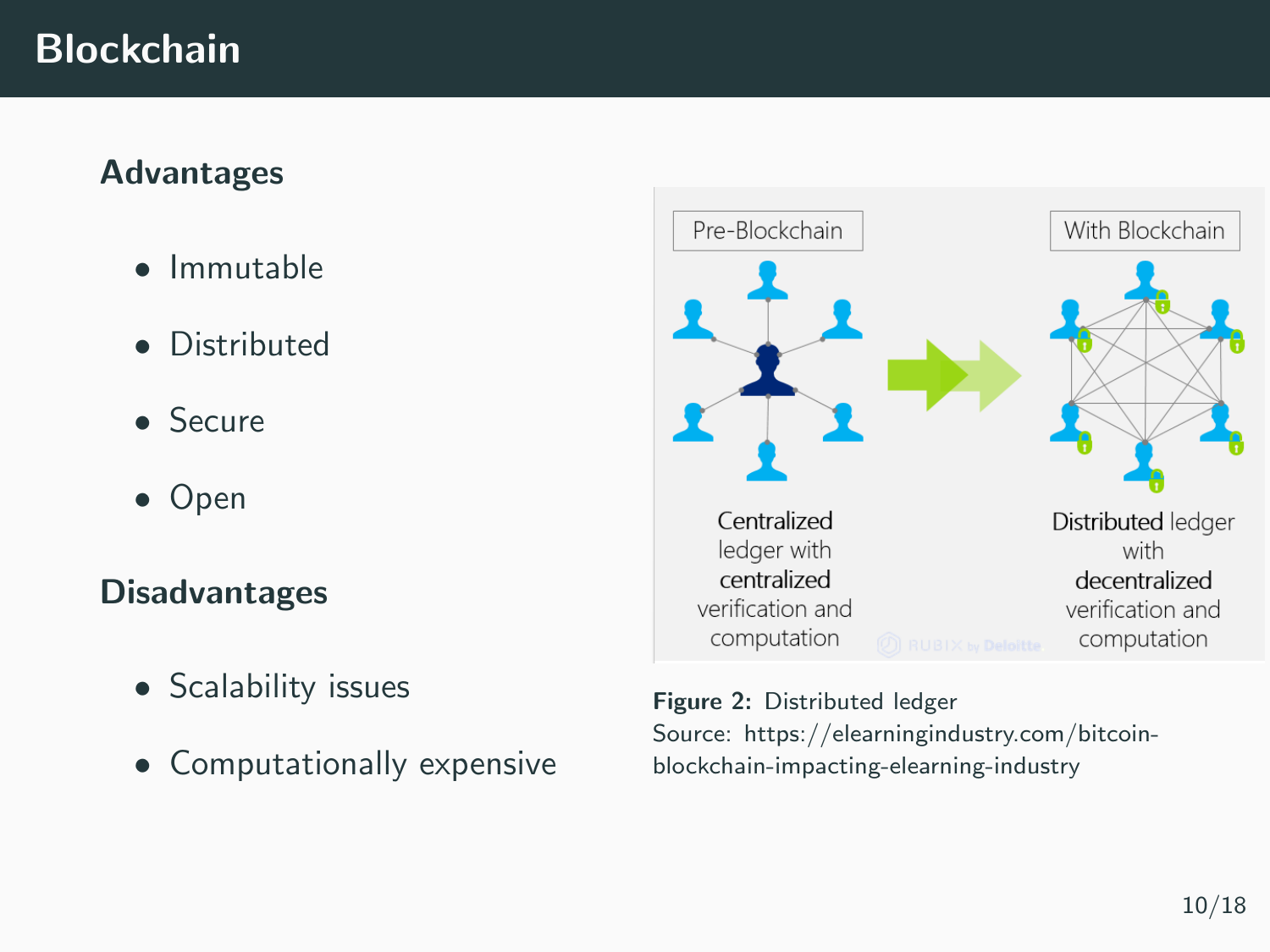## Bitcoin, Ethereum, BigchainDB



Figure 3: Abstract overview of a Blockchain

Source: https://medium.com/@lhartikk/a-blockchain-in-200-lines-of-code-963cc1cc0e54

#### Data

- Bitcoin: transactions
- Ethereum: scripts
- BigchainDB: storage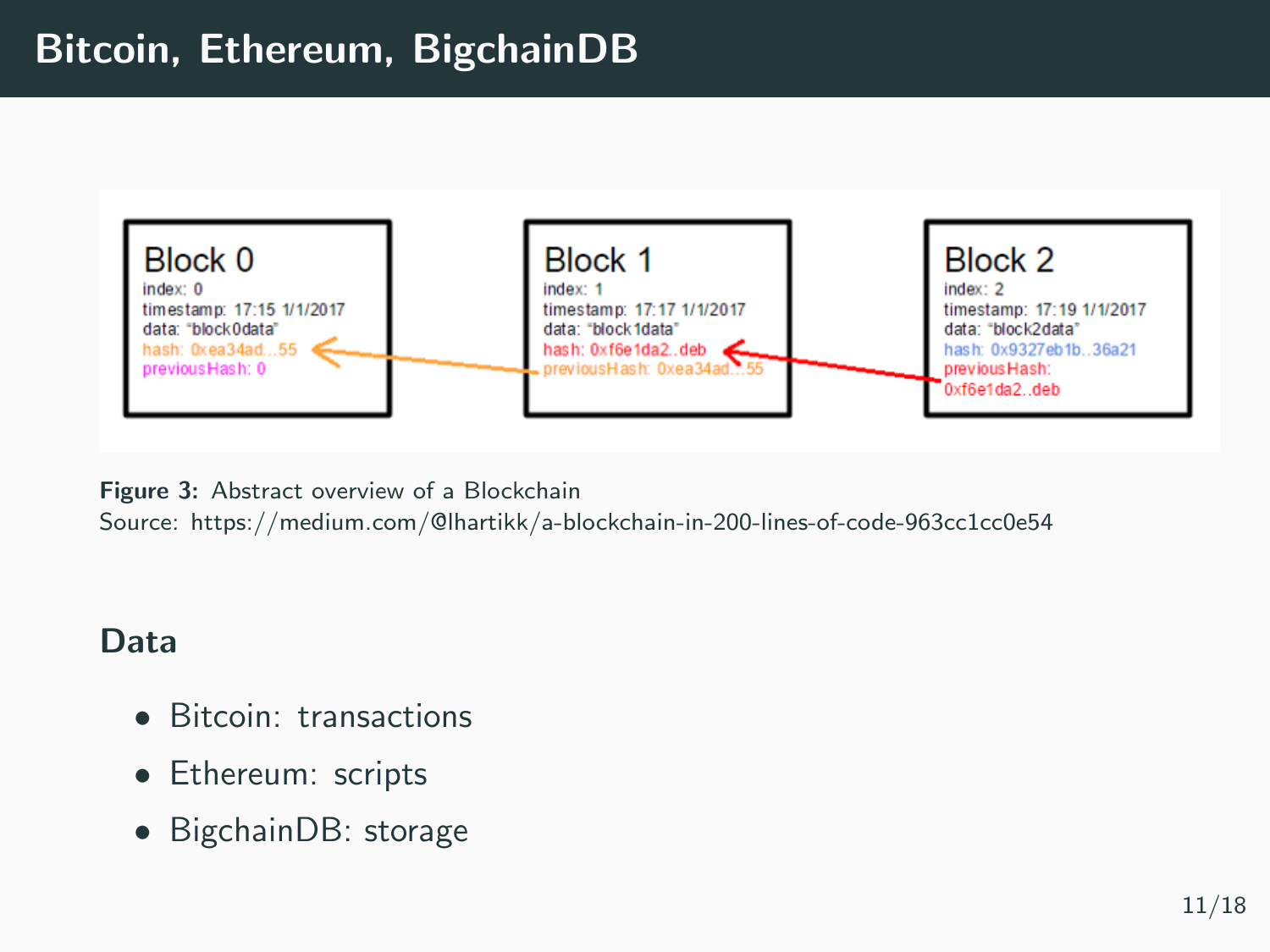## Quality Assurance For Essential Climate Variables project



Figure 4: Provenance Traceability Chain Source: http://www.qa4ecv.eu 12/18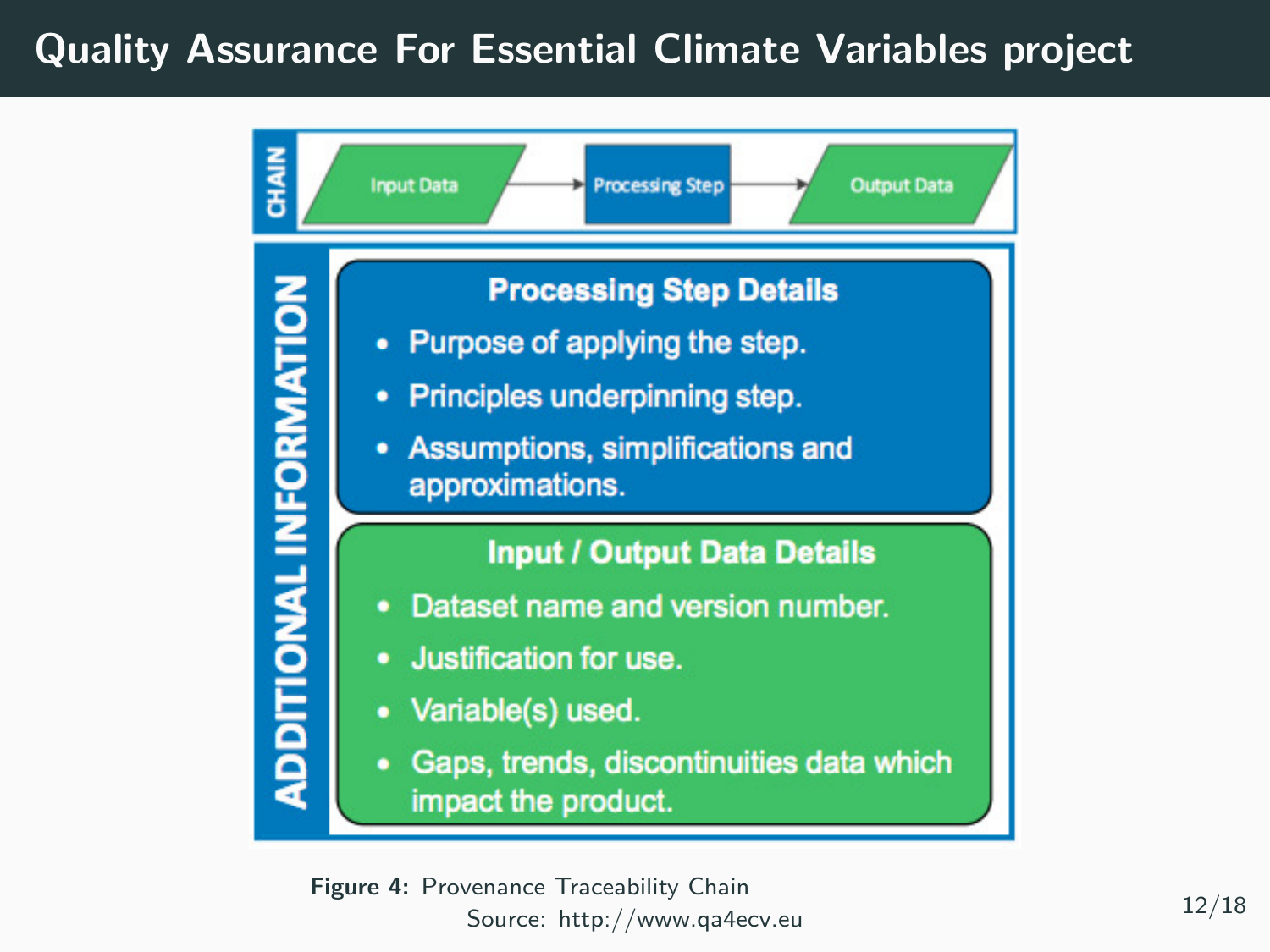### Blockchain data

- Cryptographic hash of the previous block
- Timestamp
- Proof-of-work

## Data

- Hash(dataset)
- Pointer to dataset
- Hash(production environment)
- Pointer to production environment
- Hash(production process)
- Pointer to the production process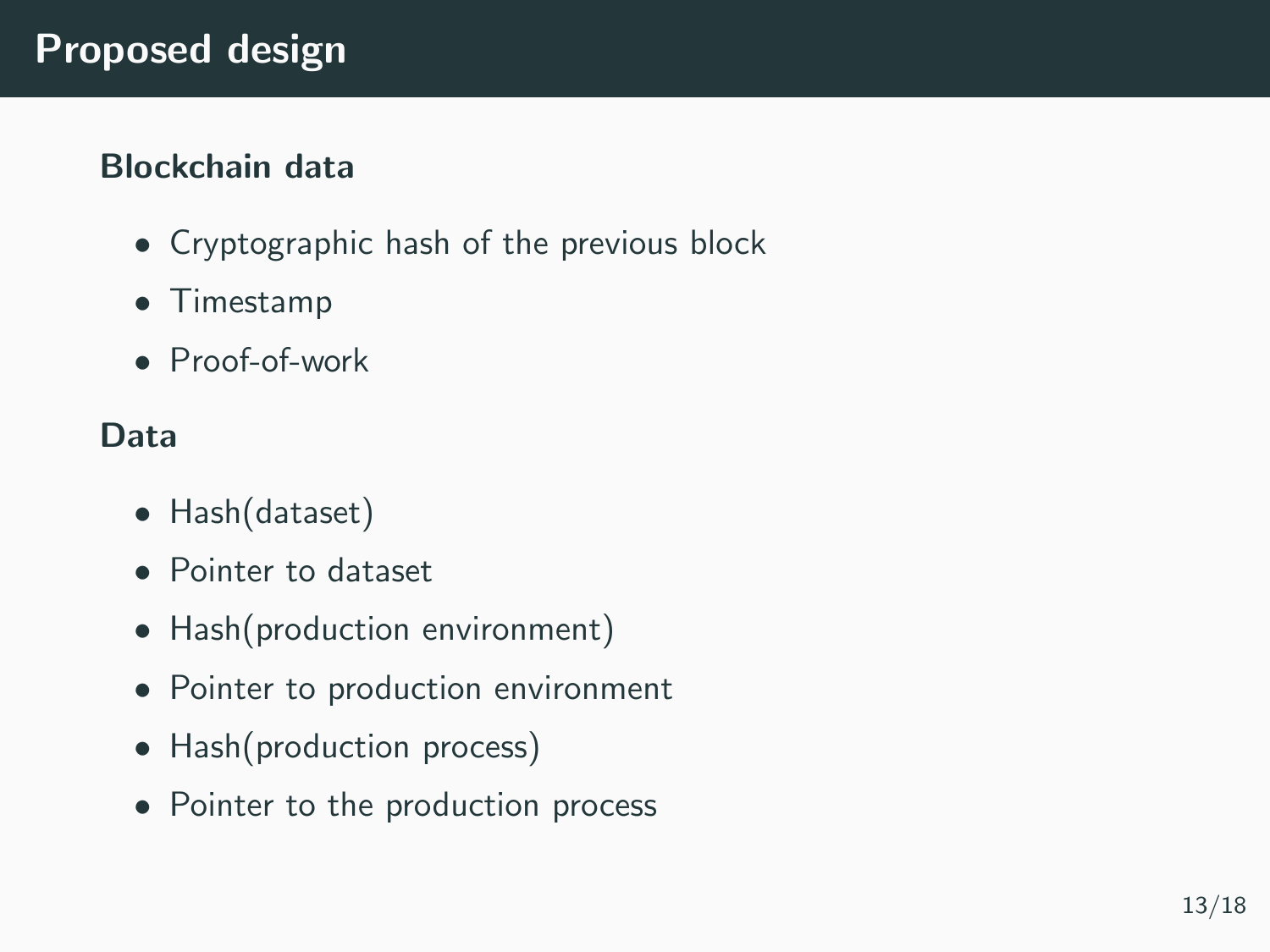Table 1: A schematic sketch

| Block 0                | Block 1                | Block 2                |
|------------------------|------------------------|------------------------|
| hash(0)                | hash(Block 0)          | hash(Block 1)          |
| timestamp              | timestamp              | timestamp              |
| proof-of-work          | proof-of-work          | proof-of-work          |
| hash(dataset V1)       | hash(dataset V2)       | hash(dataset V3)       |
| pointer to dataset V1  | pointer to dataset V2  | pointer to dataset V3  |
| hash $(PE #1)$         | hash $(PE \#2)$        | hash $(PE#3)$          |
| pointer to PE $#1$     | pointer to $PE$ $#2$   | pointer to PE $#3$     |
| hash $(PP #1)$         | hash $(PP \#2)$        | hash $(PP \#3)$        |
| pointer to the PP $#1$ | pointer to the PP $#2$ | pointer to the PP $#3$ |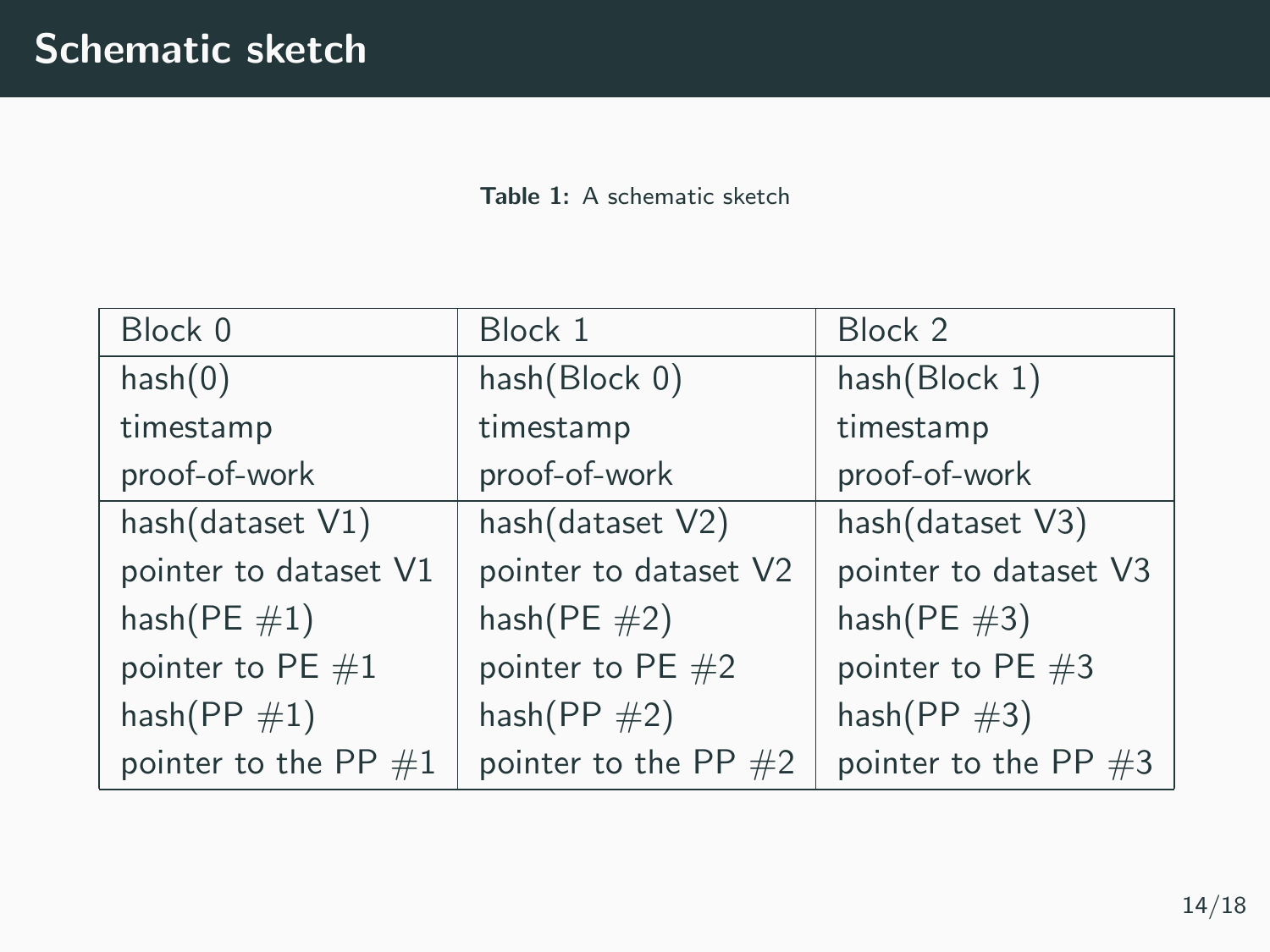- Volatile nature of digital data
- Production Environment large size
- Production Process complex
- Blockchain based
- Actual storage of the data unresolved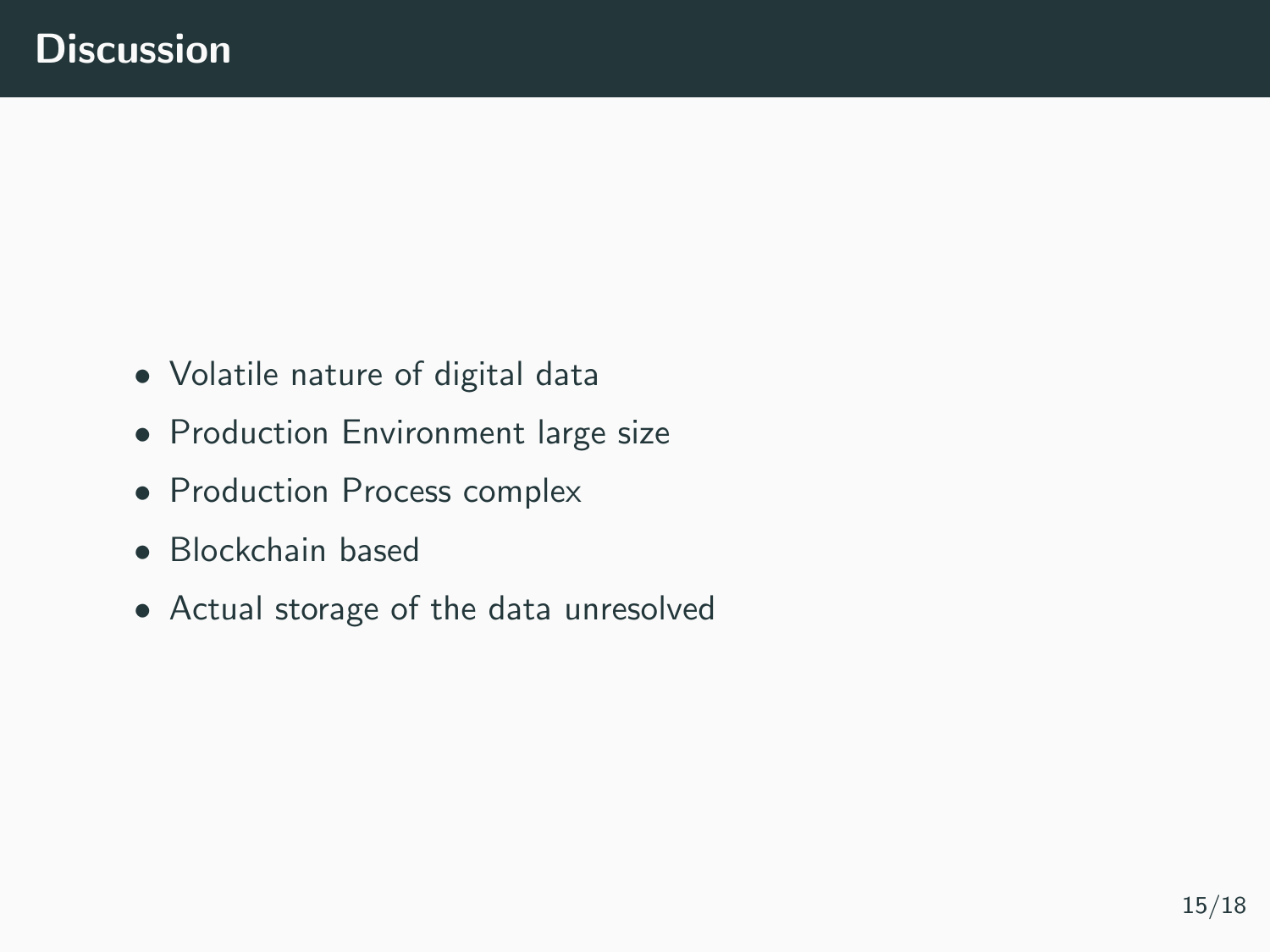## What requirements should a Blockchain based production traceability system for satellite data adhere to?

Every block should include the datasets, production environment and the production process for humans and machines.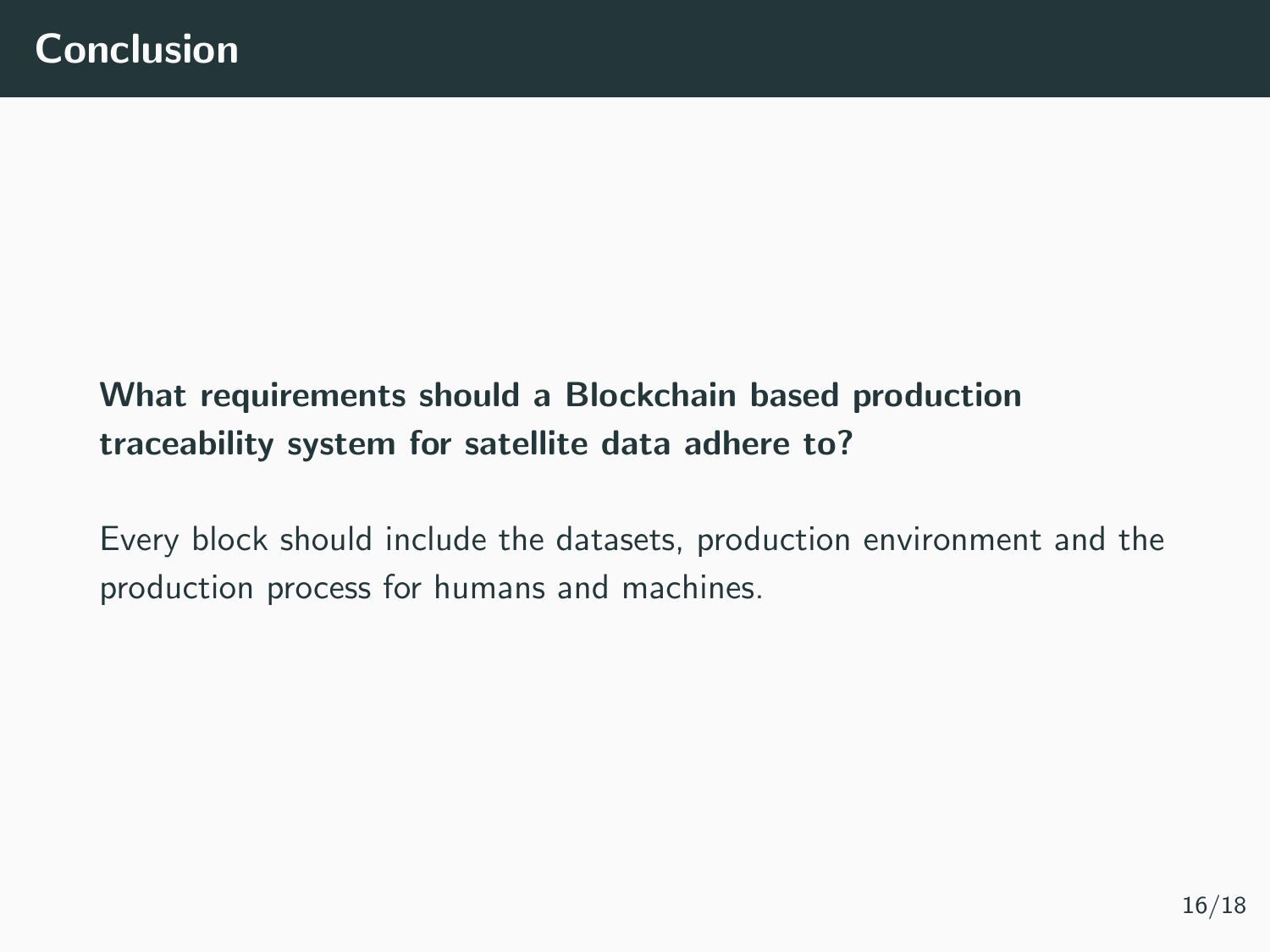- More technical analysis into different Production Environments
- Ethereum Virtual Machine compatible
- Scalability issue